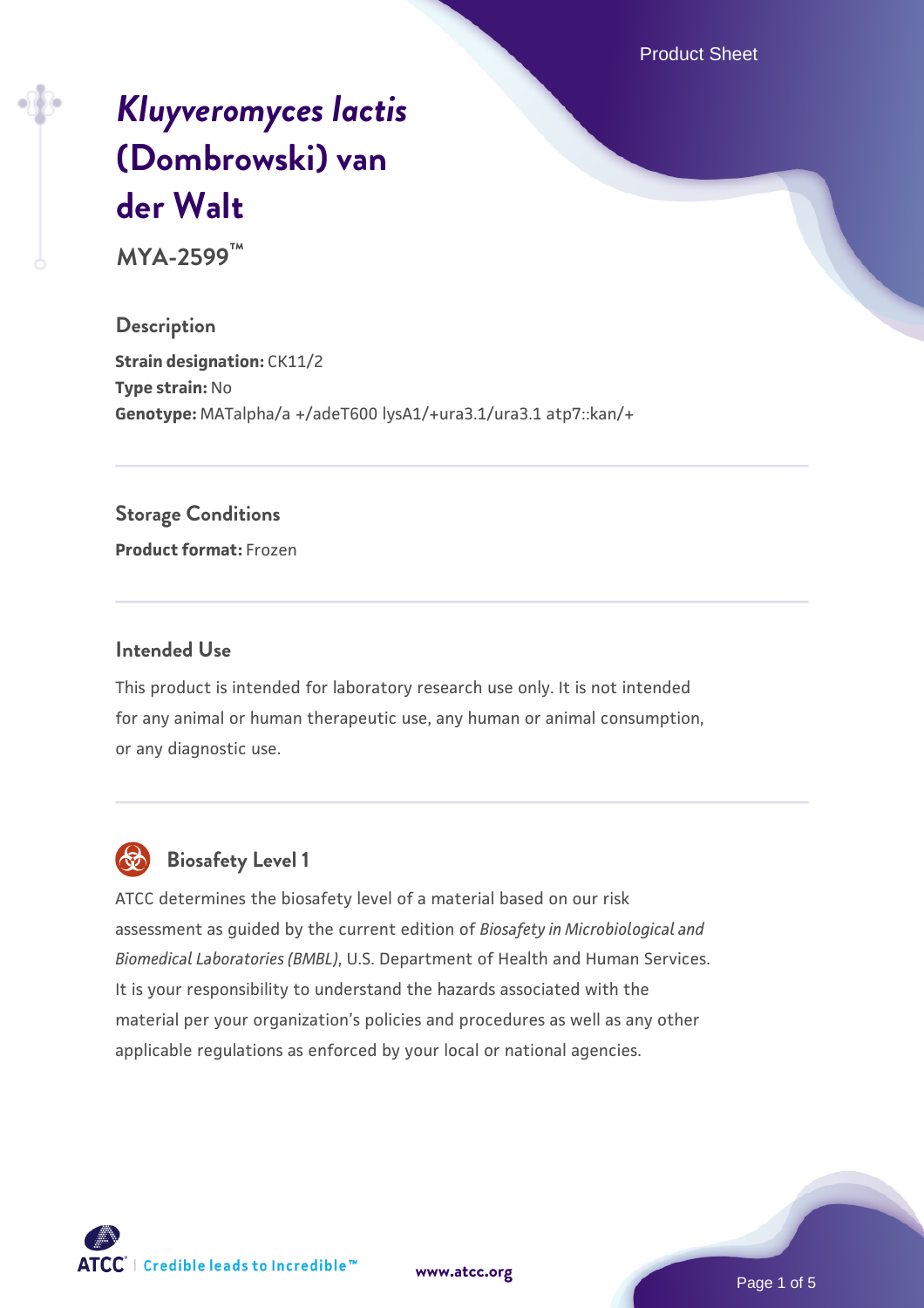ATCC highly recommends that appropriate personal protective equipment is always used when handling vials. For cultures that require storage in liquid nitrogen, it is important to note that some vials may leak when submersed in liquid nitrogen and will slowly fill with liquid nitrogen. Upon thawing, the conversion of the liquid nitrogen back to its gas phase may result in the vial exploding or blowing off its cap with dangerous force creating flying debris. Unless necessary, ATCC recommends that these cultures be stored in the vapor phase of liquid nitrogen rather than submersed in liquid nitrogen.

# **Certificate of Analysis**

For batch-specific test results, refer to the applicable certificate of analysis that can be found at www.atcc.org.

## **Growth Conditions**

**Medium:**  [ATCC Medium 1245: YEPD](https://www.atcc.org/-/media/product-assets/documents/microbial-media-formulations/1/2/4/5/atcc-medium-1245.pdf?rev=705ca55d1b6f490a808a965d5c072196) **Temperature:** 25°C

## **Material Citation**

If use of this material results in a scientific publication, please cite the material in the following manner: *Kluyveromyces lactis* (Dombrowski) van der Walt (ATCC MYA-2599)

## **References**

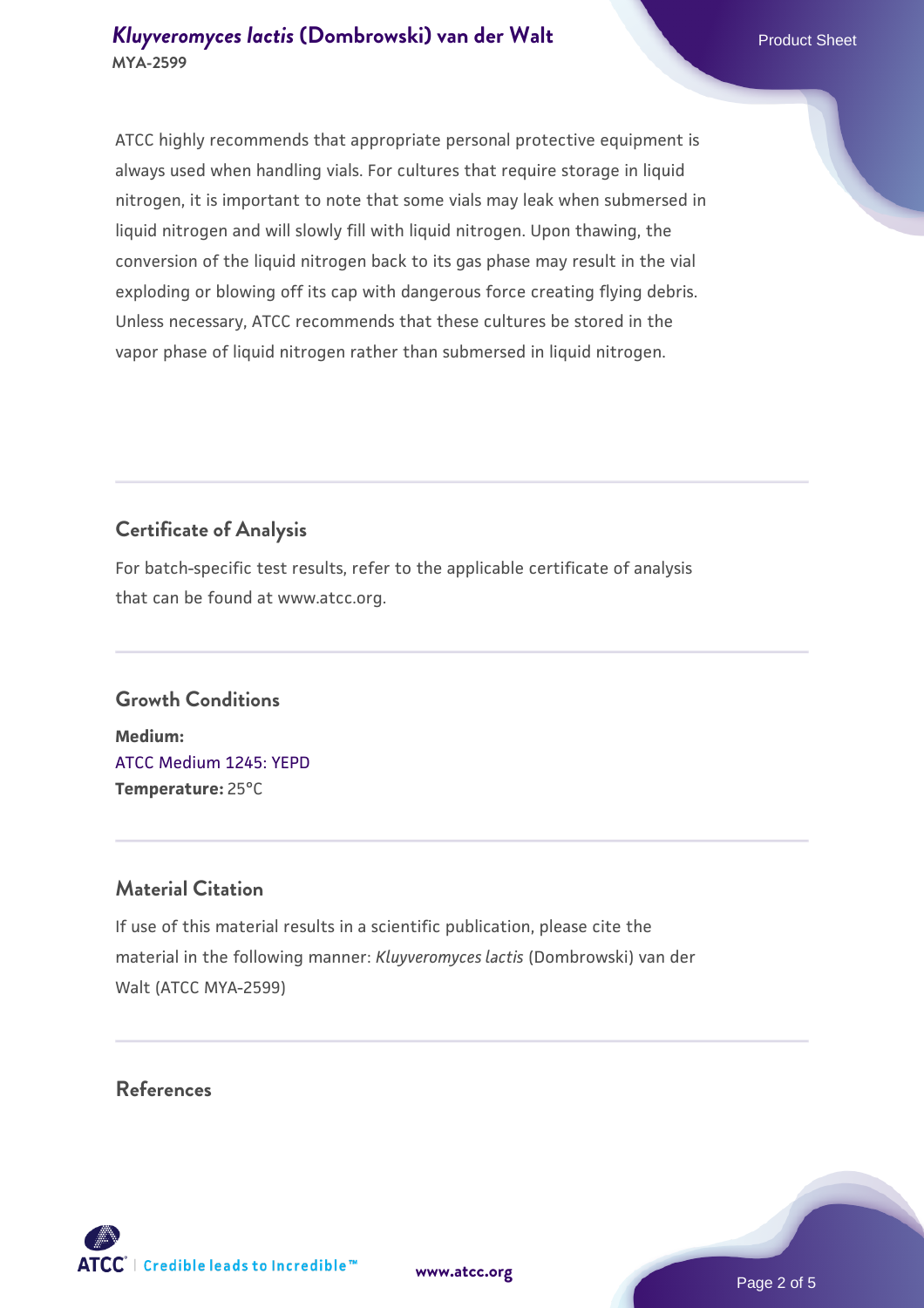#### *[Kluyveromyces lactis](https://www.atcc.org/products/mya-2599)* **[\(Dombrowski\) van der Walt](https://www.atcc.org/products/mya-2599)** Product Sheet **MYA-2599**

References and other information relating to this material are available at www.atcc.org.

#### **Warranty**

The product is provided 'AS IS' and the viability of ATCC® products is warranted for 30 days from the date of shipment, provided that the customer has stored and handled the product according to the information included on the product information sheet, website, and Certificate of Analysis. For living cultures, ATCC lists the media formulation and reagents that have been found to be effective for the product. While other unspecified media and reagents may also produce satisfactory results, a change in the ATCC and/or depositor-recommended protocols may affect the recovery, growth, and/or function of the product. If an alternative medium formulation or reagent is used, the ATCC warranty for viability is no longer valid. Except as expressly set forth herein, no other warranties of any kind are provided, express or implied, including, but not limited to, any implied warranties of merchantability, fitness for a particular purpose, manufacture according to cGMP standards, typicality, safety, accuracy, and/or noninfringement.

#### **Disclaimers**

This product is intended for laboratory research use only. It is not intended for any animal or human therapeutic use, any human or animal consumption, or any diagnostic use. Any proposed commercial use is prohibited without a license from ATCC.

While ATCC uses reasonable efforts to include accurate and up-to-date information on this product sheet, ATCC makes no warranties or representations as to its accuracy. Citations from scientific literature and patents are provided for informational purposes only. ATCC does not warrant



**[www.atcc.org](http://www.atcc.org)**

Page 3 of 5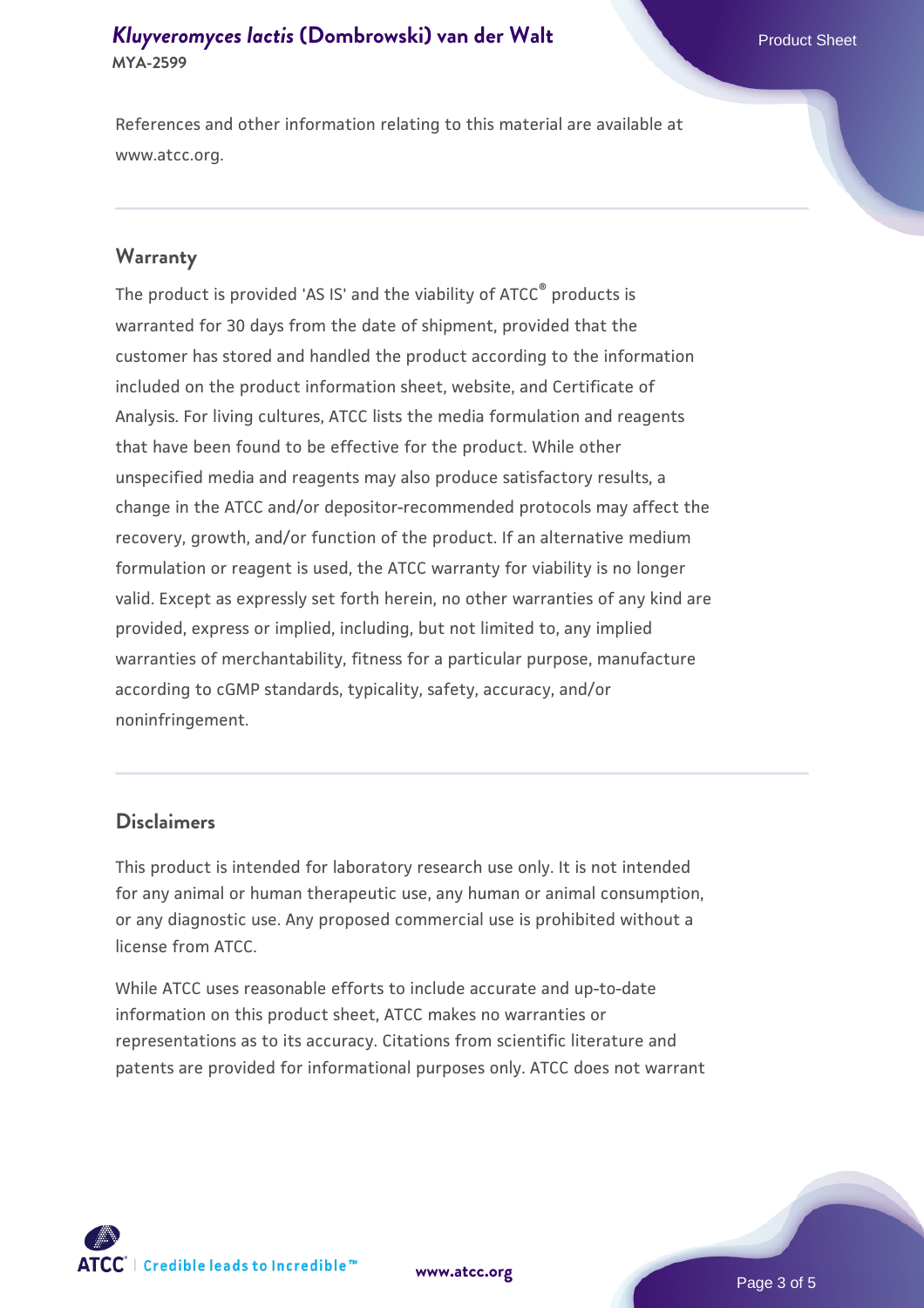#### *[Kluyveromyces lactis](https://www.atcc.org/products/mya-2599)* **[\(Dombrowski\) van der Walt](https://www.atcc.org/products/mya-2599)** Product Sheet **MYA-2599**

that such information has been confirmed to be accurate or complete and the customer bears the sole responsibility of confirming the accuracy and completeness of any such information.

This product is sent on the condition that the customer is responsible for and assumes all risk and responsibility in connection with the receipt, handling, storage, disposal, and use of the ATCC product including without limitation taking all appropriate safety and handling precautions to minimize health or environmental risk. As a condition of receiving the material, the customer agrees that any activity undertaken with the ATCC product and any progeny or modifications will be conducted in compliance with all applicable laws, regulations, and guidelines. This product is provided 'AS IS' with no representations or warranties whatsoever except as expressly set forth herein and in no event shall ATCC, its parents, subsidiaries, directors, officers, agents, employees, assigns, successors, and affiliates be liable for indirect, special, incidental, or consequential damages of any kind in connection with or arising out of the customer's use of the product. While reasonable effort is made to ensure authenticity and reliability of materials on deposit, ATCC is not liable for damages arising from the misidentification or misrepresentation of such materials.

Please see the material transfer agreement (MTA) for further details regarding the use of this product. The MTA is available at www.atcc.org.

## **Copyright and Trademark Information**

© ATCC 2021. All rights reserved. ATCC is a registered trademark of the American Type Culture Collection.

#### **Revision**

This information on this document was last updated on 2021-05-20

#### **Contact Information**



**[www.atcc.org](http://www.atcc.org)**

Page 4 of 5